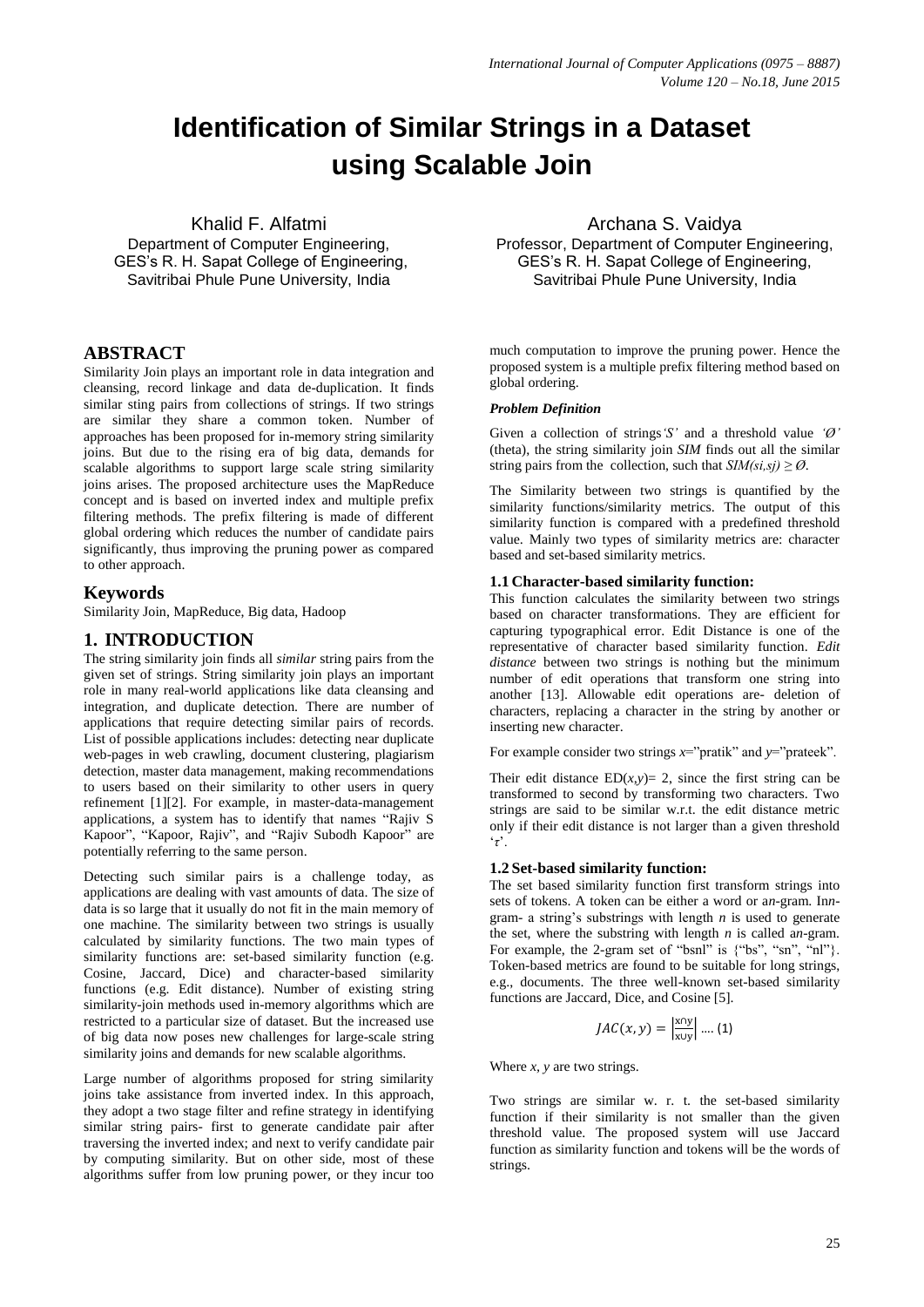# **2. LITERATURE REVIEW**

The string similarity join problem can be divided into two categories as: In-memory similarity joins and MapReduce based similarity joins. Number of approaches has been proposed for in-memory similarity join which are restricted with the dataset size. Few of the approaches have been done for the MapReduce based string similarity join which still needs to be upgraded.

To avoid verifying every pair of strings in the data set and improve performance, string similarity join operation consists of two phases: candidate generation and verification [2]. In the candidate generation phase, the signature assignment process is invoked. Recent works are typically built on top of some traditional indexing methods as- tree based and inverted index based. In [8], the Trie-tree-based approach was proposed for edit similarity search, where an in-memory Trietree is built. This support edit similarity search by incrementally probing the nodes. The edit similarity join method based on the Trie-tree was proposed in [7], in which sub-trie pruning techniques are applied. In [11], a B+-tree based method was proposed to support edit similarity queries. This method transforms the strings into digits and indexes them in the B+-tree. However, these algorithms are limited to in-memory processing, and so are not efficient and scalable for processing large scale data set.

The inverted index based methods are of the fact that similar strings share common parts, and hence they transform the similarity constraints into set overlap constraints. To prune false positives, the PPJoin method applies the position information of the prefix tokens of the string. Based on the PPJoin, the PPJoin+ uses the position information of suffix tokens to prune false positives further [9]. As these methods need to merge the inverted lists during the candidate generation phase, further some optimization techniques for the inverted list merging were introduced. The exact computation method proposed in [1] is based on the pigeon hole principle which transforms similarity constraints into Hamming distance constraints and transforms each record into a binary vector. This binary vector is divided into partitions and then hashed into signatures. The strings that produce the same signatures are considered as candidate pairs. However, the signature scheme is very time-consuming and introduces unnecessary false positives.

In [2], Vernica proposed a prefix filtering based method, which used a filter-and-verification framework. In the filter step, they selected some tokens from each string and generated a set of candidate pairs who share a common token. In the verification step, they verified the candidate pairs to generate the final answers. One of the big limitations of this approach is low pruning power. A single token results to be very short and usually has low selectivity, hence many dissimilar pairs will share a same token and cannot be pruned.

# **3. PROPOSED WORK**

MapReduce is a data intensive programming model which works on a cluster of nodes. It consists of two main functions; map and reduce. The map function read in the input data, and emits multiple intermediate <key, value> pairs. Then the Reduce functions merge these <key, value> pairs in such a way that all values associated with the same key are paired together. The map & reduce programs are automatically parallelized and scheduled on a large cluster of machines. Further the process of scheduling the jobs, balancing maintenance on different nodes, detection of errors and recovery from those errors are automatically managed by the

computing platform such as Hadoop. Hence, the users only need to concern with the implementation detail of the algorithm. This helps users without parallel programming experience to easily utilize the computing resources.

## **3.1 Single Global ordering**

An inverted index based string similarity joins algorithm adopts three-step approach in identifying similar string pairs. This approach is known as filter and refines approach, which consists of following steps:

i) To generate an inverted index from the given prefix tokens.

ii) To generate candidate pairs by traversing through the inverted index built in step1.

iii) To verify the candidate pairs by computing the similarities between them.

# **3.2 Multiple Global ordering**

By applying the single global ordering method, the candidate pairs can be reduced significantly as compared to simple approach, where every two strings that share common tokens are considered as a candidate pair. But, in case of large-scale data sets, the numbers of candidate pair results to be very large and needs to be reduced considerably. Therefore, multiple global ordering can be used to reduce the number of candidate pairs. One of the approach for implementation can be, to repeat the use of single global ordering for each ordering. Then derive the overlap among these sets of candidate pairs. However, this process for candidate pair generation is costly. Hence, this problem is taken care by the proposed system.

Proposed system is based on multiple prefix filtering technique, which applies different global orderings in a pipelined manner. In Figure 1, a set of global ordering is applied on different stages where  $O<sub>1</sub>$  is selected as a basis to build inverted index for prefix tokens. The candidate pairs are generated for each string based on its prefixes. A pipelining process is used to prune the false positives in advance. The candidate pairs are continuously checked in pipelining order which significantly reduces their size.



**Fig 1: Pipeline of Global Ordering**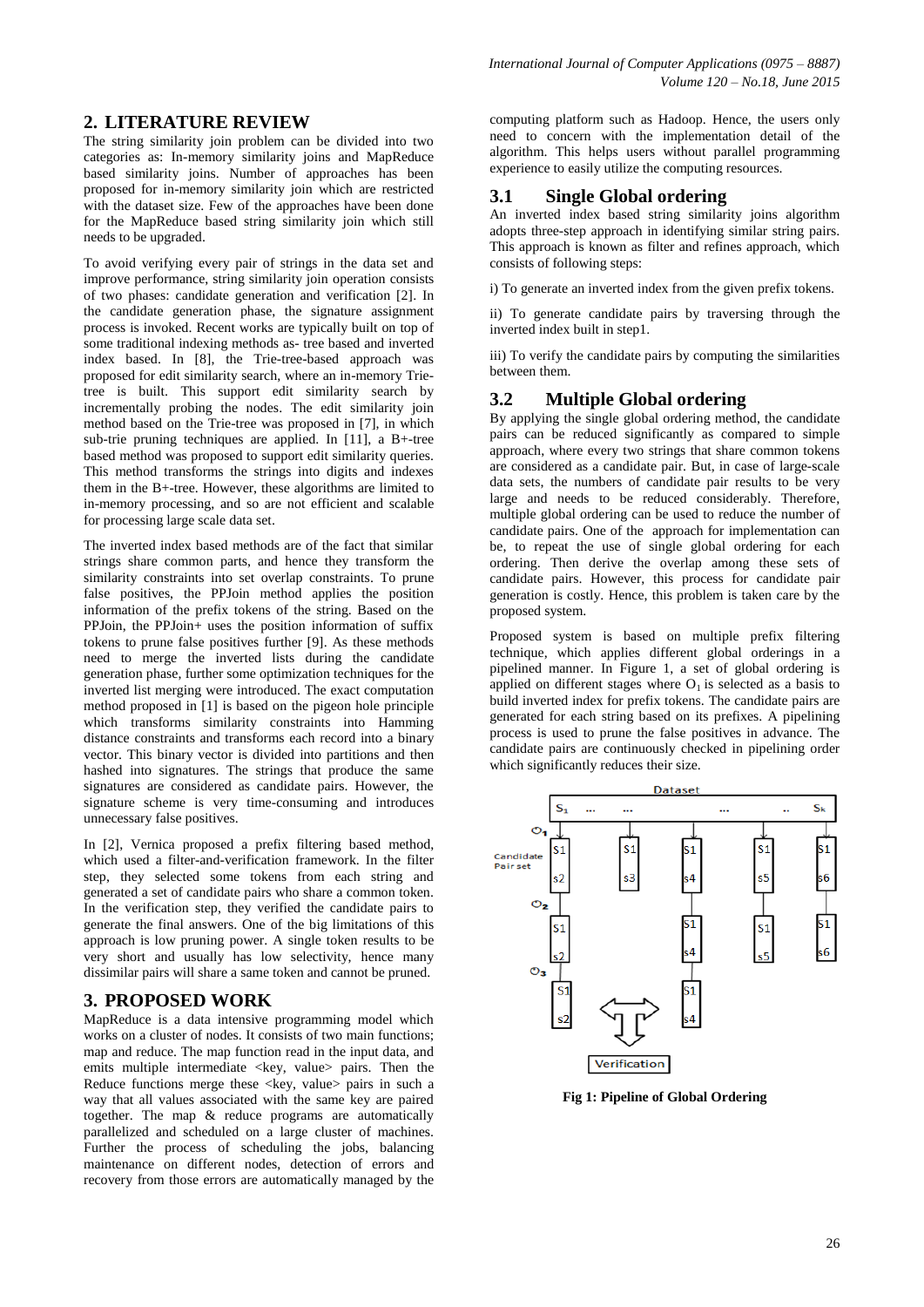#### MATHEMATICAL MODEL

 $P = \{ S, O_g, k, F, \emptyset, W \}$ 

#### Where

S: is set of strings with different length, each string made of words,

 $O<sub>g</sub>$ : is set of global ordering

- K: No. of prefix filtering
- F: set of map and reduce functions
- Ø: threshold value (between 0 and 1)
- W: output pair of similar string

Consider if  $S = \{s1, s2, s3, s4\}$  $K=3$ Og : {O1,O2,O3}  $\varnothing$ : 0.8 F : {F1, F2, F3}

F1 : generates token universe and term frequency order

F2 : canonicalize dataset according to designated global ordering and balance dataset on all nodes

F3: implement the MapReduce based String Similarity join algorithm

Then, if srings s1 and s2 are similar, the output will be,  $W = \{s1, s2\}$ 

The algorithm for String Similarity Join using Global Ordering is outlined as follows.

#### *Algorithm 1:*

*Input: S=input dataset; Ø=threshold value; k= number of prefix filtering*

#### *Output: All pair of strings with similarity SIM(si,sj)≥ Ø*

- 1. Tokenize each string in the dataset 'S'.
- 2. Sort them based on global ordering 'O' based on term frequency TF.
- 3. Other prefix tokens are derived during canonicalization process.
- 4. Sorted strings are processed sequentially in two phases- Candidate Generation and Verification.
- 5. For each prefix token, its inverted index will be scanned using length filtering method and then multiple prefix filtering.
- 6. String pairs satisfying all filter conditions are considered as candidate pairs
- 7. To avoid duplicate pair verification, candidates are counted for number of occurrences.
- 8. Finally pairwise verification is done with respect to given threshold value.



**Fig 2: MapReduce based String Similarity Join**

To apply the above algorithm to the MapReduce framework, the main challenge is to assign keys to candidate string pairs. A candidate pair of strings must have one common prefix token under any global ordering, prefix tokens of a string are choose as its keys and the string content as the value so that strings with the same prefix token can be shuffled to the same reducer.

Following is the proposed MapReduce based String Similarity Join Algorithm

#### *Algorithm 2:*

- 1. Generate the token universe U and term frequency order <*sorted token file>*
- 2. Load the token files and sorting rules on each datanode.
- 3. In Map, prefix token set is derived for each string.
- 4. The new value from Map will be set of record id, prefix token and original record
- 5. String pairs with the same key will be shuffled to same node.
- 6. In reduce, string with same key will be verified with respect to given threshold value using Jaccard function.
- 7. To avoid duplicate pair verification, candidates are counted for number of occurrences.
- 8. Pair of similar string with its threshold value will be given as output

## **4. RESULTS**

Proposed work implements similarity join with MapReduce based on inverted index and multiple prefix filtering methods. It will also try to reduce memory overheads, communication between work nodes by distributing appropriate proportion of key value pairs. It is compared with implementation of parallel set-similarity joins [2] which is based on signature similarity join. Implementation of both algorithms is tested on DBLP dataset.

DBLP is a computer science bibliography snapshot downloaded from DBLP website[12]. It contains records which are concatenation of author name and title of publication.

The performance of proposed system is evaluated on Hadoop platform on a centralized machine as well as on a cluster of 4 computer nodes, among which one is configured as the master and the others are configured as slaves.